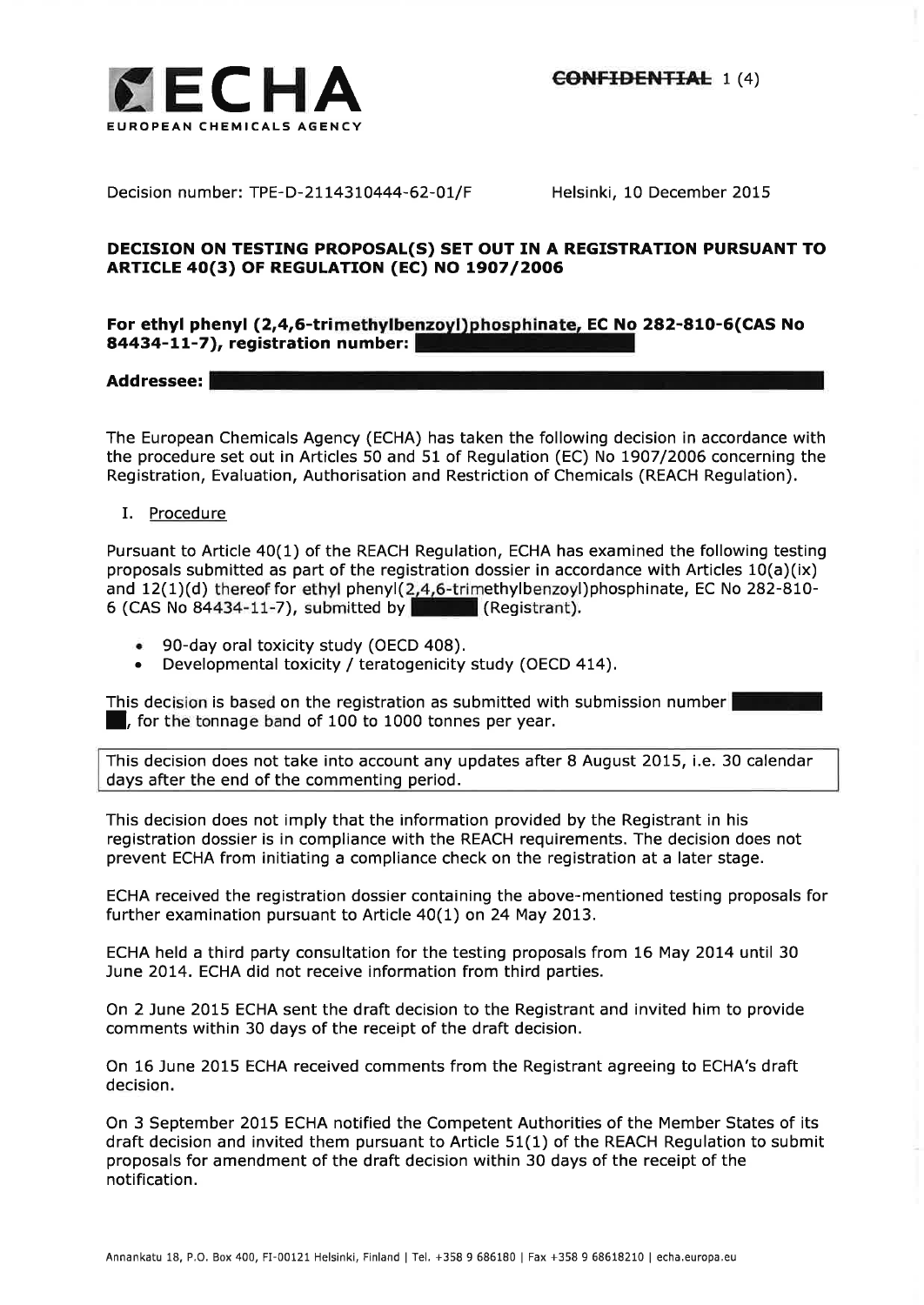

As no proposal for amendment was submitted, ECHA took the decision pursuant to Article 51(3) of the REACH Regulation.

# II. Testing required

## A, Tests required pursuant to Article 40(3)

The Registrant shall carry out the following proposed tests pursuant to Article 40(3)(a) and 13(4) of the REACH Regulation using the indicated test methods and the registered substance subject to the present decision:

- 1. Sub-chronic toxicity study (90-day), oral route (Annex IX, Section 8.6,2.; test method: EU B.26/OECD 408) in rats;
- 2. Pre-natal developmental toxicity study (Annex IX, Section 8.7.2.; test method: EU B.31/OECD 414) in rats or rabbits, oral route.

Note for consideration by the Registrant:

The Registrant may adapt the testing requested above according to the specific rules outlined in Annexes VI to X and/or according to the general rules contained in Annex XI of the REACH Regulation. In order to ensure compliance with the respective information requirement, any such adaptation will need to have a scientific justification, referring to and conforming with the appropriate rules in the respective Annex, and an adequate and reliable documentation.

Failure to comply with the request(s) in this decision, or to fulfil otherwise the information requirement(s) with a valid and documented adaptation, will result in a notification to the Enforcement Authorities of the Member States.

## B. Deadline for submitting the required information

Pursuant to Articles 4O(4) and 22(2) of the REACH Regulation, the Registrant shall submit to ECHA by 18 December 2017 an update of the registration dossier containing the information required by this decision, including, where relevant, an update of the Chemical Safety Report. The timeline has been set to allow for sequential testing as appropriate.

IIL Statement of reasons

The decision of ECHA is based on the examination of the testing proposals submitted by the Registrant for the registered substance.

#### A, Tests required pursuant to Article 40(3)

1, Sub-chronic toxicity study (90-day) (Annex IX, Section 8.6.2.)

## a) Examination of the testing proposal

Pursuant to Article 40(3)(a) of the REACH Regulation, ECHA may require the Registrant to carry out the proposed test.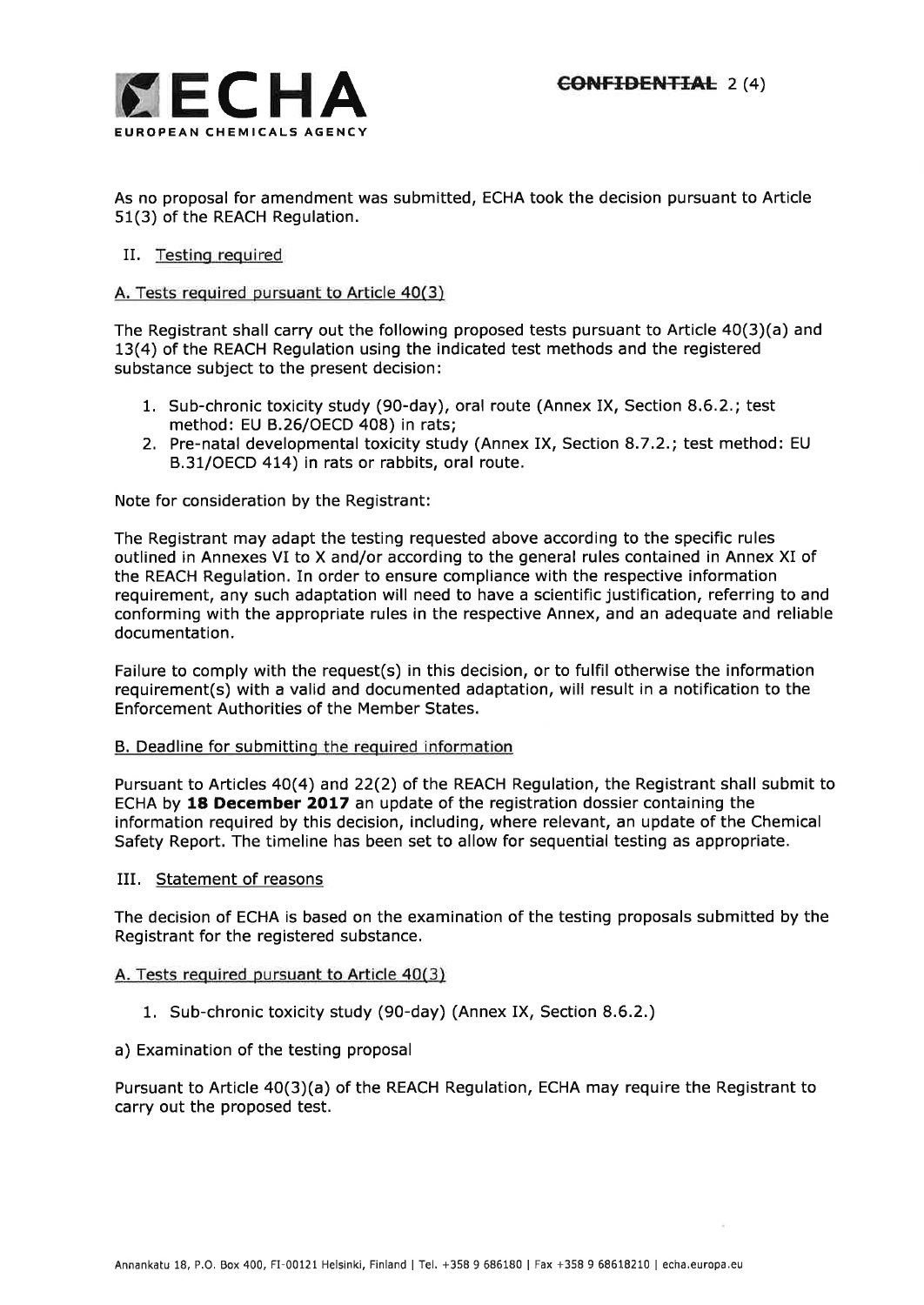

A sub-chronic toxicity study (90 day) is a standard information requirement as laid down in Annex IX, Section 8.6.2. of the REACH Regulation. The information on this endpoint is not available for the registered substance but needs to be present in the technical dossier to meet the information requirements. Consequently there is an information gap and it is necessary to provide information for this endpoint.

The Registrant has submitted a testing proposal for a sub-chronic toxicity study (90 day) via the oral route (EU B.26/OECD 408).

ECHA considers that the proposed study via the oral is appropriate to fulfil the information requirement of Annex IX, Section 8.6.2. of the REACH Regulation because the proposed route is the most appropriate route of administration having regard to the likely route of human exposure due to the following reasons.

The Registrant proposed testing by the oral route. In light of the physical-chemical properties of the substance (viscous liquid with low vapour pressure) and the information provided on the uses and human exposure (typical substance concentration for PROC 7<sup>1</sup><br>So and highest RCR is the for long-term systemic inhalation in all exposure scenarios  $\blacksquare$  for long-term systemic inhalation in all exposure scenarios), ECHA considers that testing by the oral route is most appropriate.

The Registrant did not specify the species to be used for testing. According to the test method EU B.26|OECD 408 the rat is the preferred species. ECHA considers this species as being appropriate and testing should be performed with the rat.

## b) Outcome

Therefore, pursuant to Article 40(3)(a) of the REACH Regulation, the Registrant is requested to carry out the proposed study with the registered substance subject to the present decision: Sub-chronic toxicity study (90-day) in rats, oral route (test method: EU B.26/OECD 408).

- 2. Pre-natal developmental toxicity study (Annex IX, Section 8.7.2.)
- a) Examination of the testing proposal

Pursuant to Article 40(3)(a) of the REACH Regulation, ECHA may require the Registrant to carry out the proposed test.

A pre-natal developmental toxicity study for a first species is a standard information requirement as laid down in Annex IX, Section 8.7.2. of the REACH Regulation. The information on this endpoint is not available for the registered substance but needs to be present in the technical dossier to meet the information requirements. Consequently there is an information gap and it is necessary to provide information for this endpoint,

The Registrant has submitted a testing proposal for a pre-natal developmental toxicity study according to EU B.3L|OECD 4I4.

ECHA considers that the proposed study is appropriate to fulfil the information requirement of Annex IX, Section 8.7.2. of the REACH Regulation.